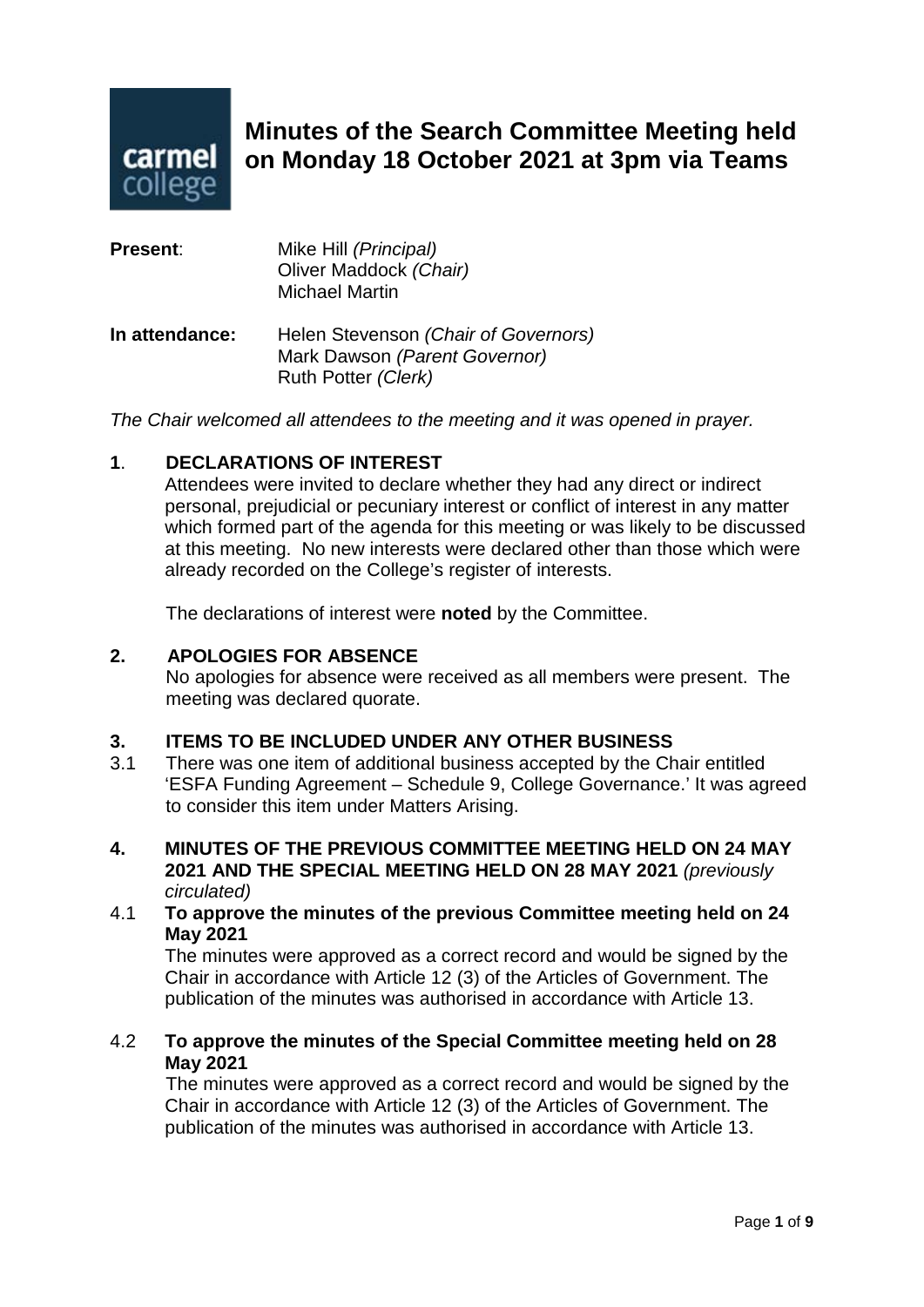# **5. MATTERS ARISING FROM THE MINUTES**

5.1 **To consider any matters arising from the minutes** *(previously circulated)* Committee members noted the items on the action log that had been completed or were on the agenda for further discussion during the meeting.

#### Minute 8.2 – FE Skills Bill Governance Recommendations

By way of an update on this matter, the Clerk presented a report entitled 'ESFA Funding Agreement – Schedule 9, College Governance'. As anticipated, the College's ESFA Funding Agreement for 2021-22 had been updated to include a number of new 'Specific Governance Requirements' at Section 5 of Schedule 9. The Clerk presented a table of the new requirements with information on the College's current compliance position.

The following points were highlighted:

- Clause 5.1 the Clerk was appointed in the previous reporting year when this requirement was not applicable. Any future appointment of the governance professional must follow the requirement in place at the time.
- Clause 5.2 details of governor and Clerk training were recorded in a training log which would inform this annual report. The expanded governance training offer (to be discussed under item 6.3 of the agenda) would also strengthen development activities for governance personnel.
- Clause 5.3 the Governance SAR process would facilitate the annual governance self-assessment. Review of governance codes and compliance checklist exercise was one of the ETF Board Review recommendations and was due for completion by Summer 2022 with a Board decision on which code to follow in future due by Autumn 2022. Triennial external review of governance would be based on compliance against the chosen code of governance. Further guidance on this requirement for colleges to commission an external review of governance was due to be published by the DfE.

A discussion ensued particularly in relation to the external review of governance against the adopted code of governance. The Principal indicated that a faith school code of governance was under development and could be considered by governors in due course. Details on approved providers for the external governance review – and anticipated costs – were not yet available. Updates would be shared with the Committee in future meetings.

The Committee **noted** the contents of the Clerk's report.

# **6. GOVERNING BODY REVIEW**

#### 6.1 **Annual Report on Governing Body Attendance 2020-21** *(previously circulated)*

The Committee considered the two separate reports which had previously been circulated, namely:

- Attendance Figures 2020-21 this report provided overall attendance statistics for all Full Governing Body (FGB) meetings and all Committees.
- Attendance Data relating to individual Governors and Associate Members during the last academic year.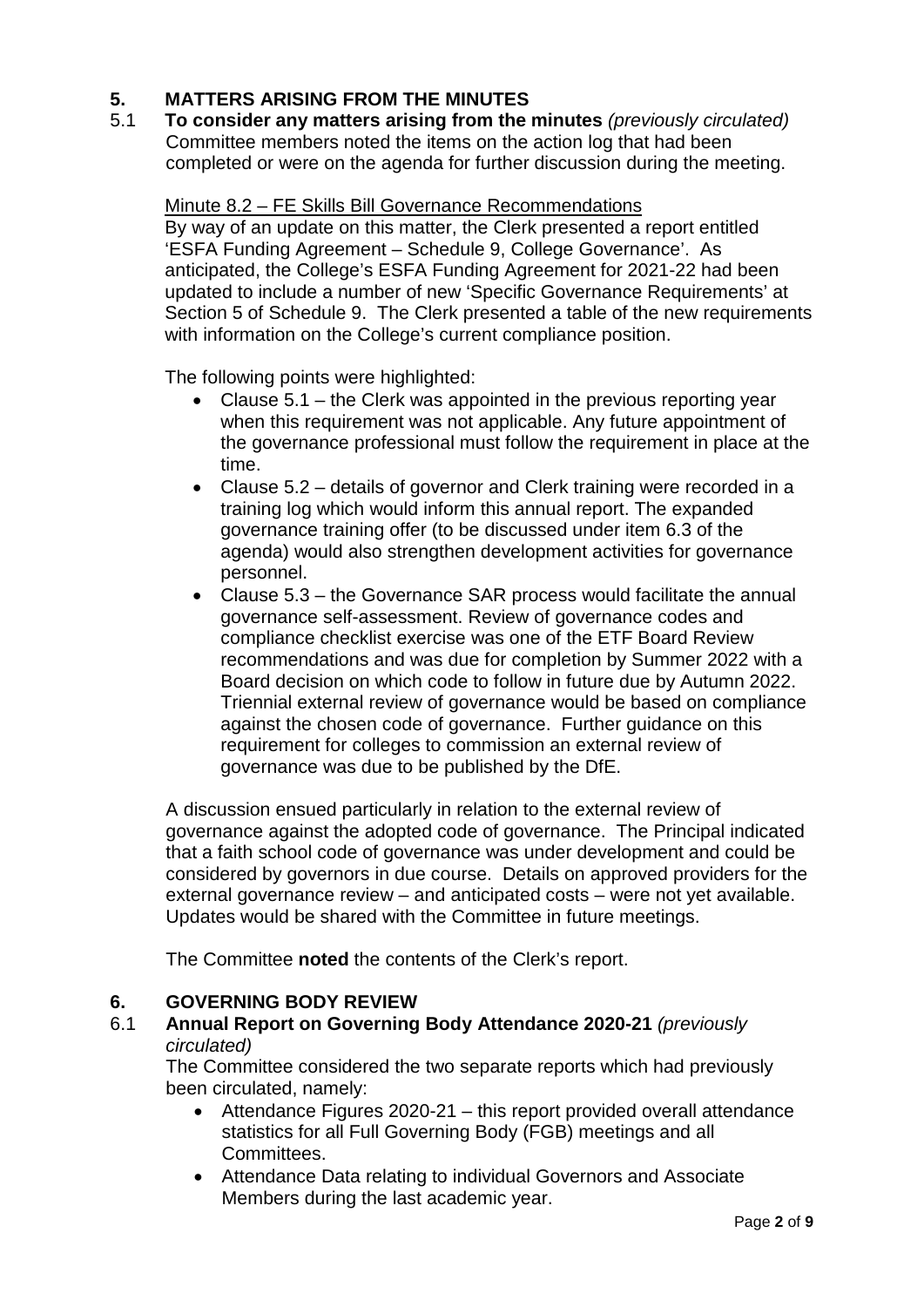Discussion ensued with a specific focus on areas where attendance had fallen below 75% (for committees and individual board members). It was noted that the Chair had already written to one Foundation Governor in relation to persistent non-attendance and was awaiting a response.

The Committee:

- **noted** the contents of the report.
- **agreed** that if no response had been received to the Chair's letter by the end of October, and no formal resignation had been tendered, the Archdiocese would be contacted in relation to removal of the nonattending Foundation Governor.
- **agreed** that the attendance of individual members whose attendance had dipped below 75% during 2020-21 would be monitored through the Autumn Term and the Clerk would email individuals for whom attendance continued to present a challenge.

# **ACTION – (a) Contact Archdiocese regarding removal of Foundation Governor if no response or resignation received. (b) Monitor attendance of members and contact individuals for whom attendance continues to be a cause for concern.**

6.2 **Annual Analysis of Governing Body Skills Audit** *(previously circulated)* The Clerk presented an analysis of the Governing Body Skills Audit 2021 which had been based on the National Governance Association (NGA) model. It was noted that the skills audit questionnaire return rate from Governing Body members stood at 83%.

The analysis demonstrated the collective strength of the board across a number of core areas. Three of the lowest scoring areas were highlighted for closer scrutiny as follows:

- I have an awareness of national education policy relating to sixth form colleges.
- I have built strong collaborative relationships with members of the board.
- I have identified the areas where I need to develop my knowledge and skills as a governor.

A discussion ensued and it was noted that a number of new members had joined the board in the last six months, during a period when governance meetings had remained virtual. Activities already underway to address these areas were highlighted and additional actions discussed.

The Committee:

- **noted** the annual analysis of the Governing Body Skills Audit
- **agreed** that SFCA fortnightly updates would be circulated to board members in an effort to further strengthen knowledge and awareness of national education policy relating to sixth form colleges
- **agreed** that a governors' twilight session in College would be arranged for board members towards the end of the Spring Term.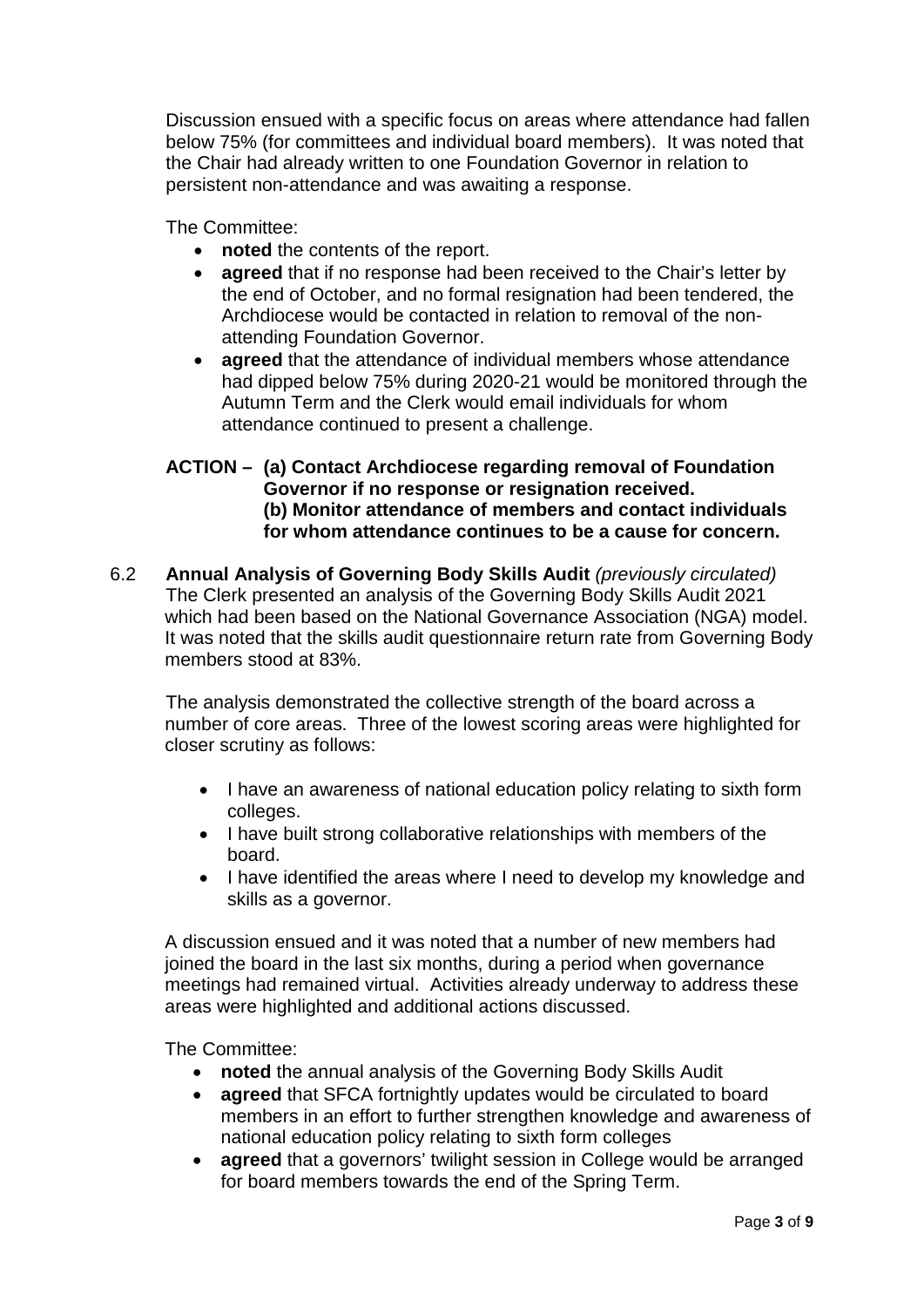#### **ACTION – (a) Clerk to circulate SFCA fortnightly update to board members (b) Clerk to send quick survey round to board members to ascertain most popular evening during the week for a**

**governors' twilight session.**

# 6.3 **Annual Governing Body Training and Development Plan** *(previously circulated)*

The Clerk presented her report on the Governing Body Training Plan for 2021- 22. She referred Committee members to the ETF Board Review recommendation to 'consider developing a full training programme based on need' and also to the new requirement of the College's ESFA Funding Agreement to 'report in its annual reports on activities undertaken over the year to develop governors and clerks/heads of governance'.

In response to this, the Governing Body Training Programme for the academic year comprised three key strands as follows:

- ETF Governance Development Programme providing governors with access to a wide range of learning resources covering all core governance areas as well as a diagnostic tool to help identify individual development needs.
- SFCA Governance Webinar Programme convenient means by which governors could keep up-to-date with sector news and emerging issues. All webinars were recorded, so governors could access recordings at any time.
- Bespoke training this could be arranged as and when a specific need was identified.

In addition, all board members were required to complete mandatory annual training in key areas such as safeguarding and prevent.

A discussion ensued and it was **agreed** that board members should take ownership for identifying and addressing their own development needs as follows:

- at the beginning of the academic year, board members would use their completed skills audit questionnaire to identify their own development needs for the academic year ahead
- at the end of the academic year, the annual 1-2-1 between individual board members and Chair of Governors would be an opportunity to report back on what activities had been undertaken to address identified development needs.

In addition, it was **agreed** that all Committees would include a standing agenda item 'Governor Training' to facilitate reports of training undertaken and flag upcoming training opportunities.

# **ACTION – Committee agendas to include standing item on 'Governor training'**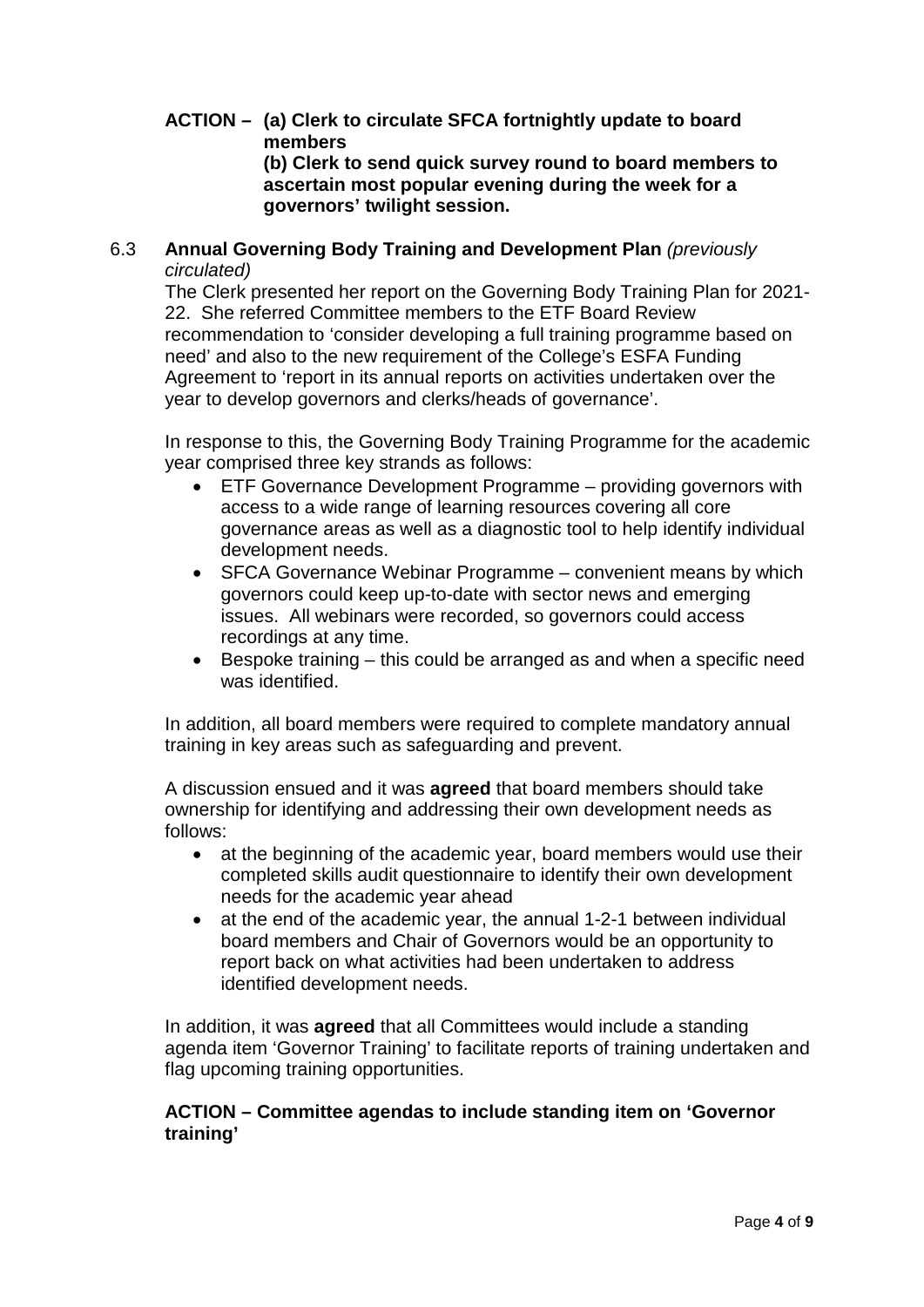# 6.4 **Annual Governing Body Checks and Documentation Review** *(previously circulated)*

The Clerk reported that standard annual documentation had been requested from all board members in August with a view to having all completed and signed documentation in place for the beginning of the academic year. Documentation requested included:

- Declaration of eligibility
- Declaration of interests
- Equality and diversity monitoring form
- Skills audit questionnaire
- Code of conduct

An overview of submitted documentation was presented to the Committee which highlighted non-submission by three governors following a number of reminders.

It was **agreed** that the Chair of Governors would write to board members who had failed to return the necessary documentation.

The Clerk reported that all DBS checks for board members were up-to-date based upon the College policy to conduct checks upon appointment or reappointment to the board.

**ACTION – Chair of Governors to contact non-responsive board members to secure submission of required documentation.**

# 6.5 **Annual Report on Governors' Equality and Diversity Data** *(previously circulated)*

The Clerk presented this anonymised report which was based upon data collected from governors using the College's Governor Equality and Diversity Monitoring Form.

Categories for data reports included:

- age range
- gender
- race
- disability
- religion
- employment status.

Reference was made to the ESFA's FE Governor Workforce Data Collection exercise which would be mandatory for the academic year 2020-21 and would perhaps lead to more accurate benchmarking of this data across the sector.

A key area of under-representation on the Board was from people of black or minority ethnic backgrounds and a discussion ensued in relation to how best to address this imbalance when considering recruitment strategies.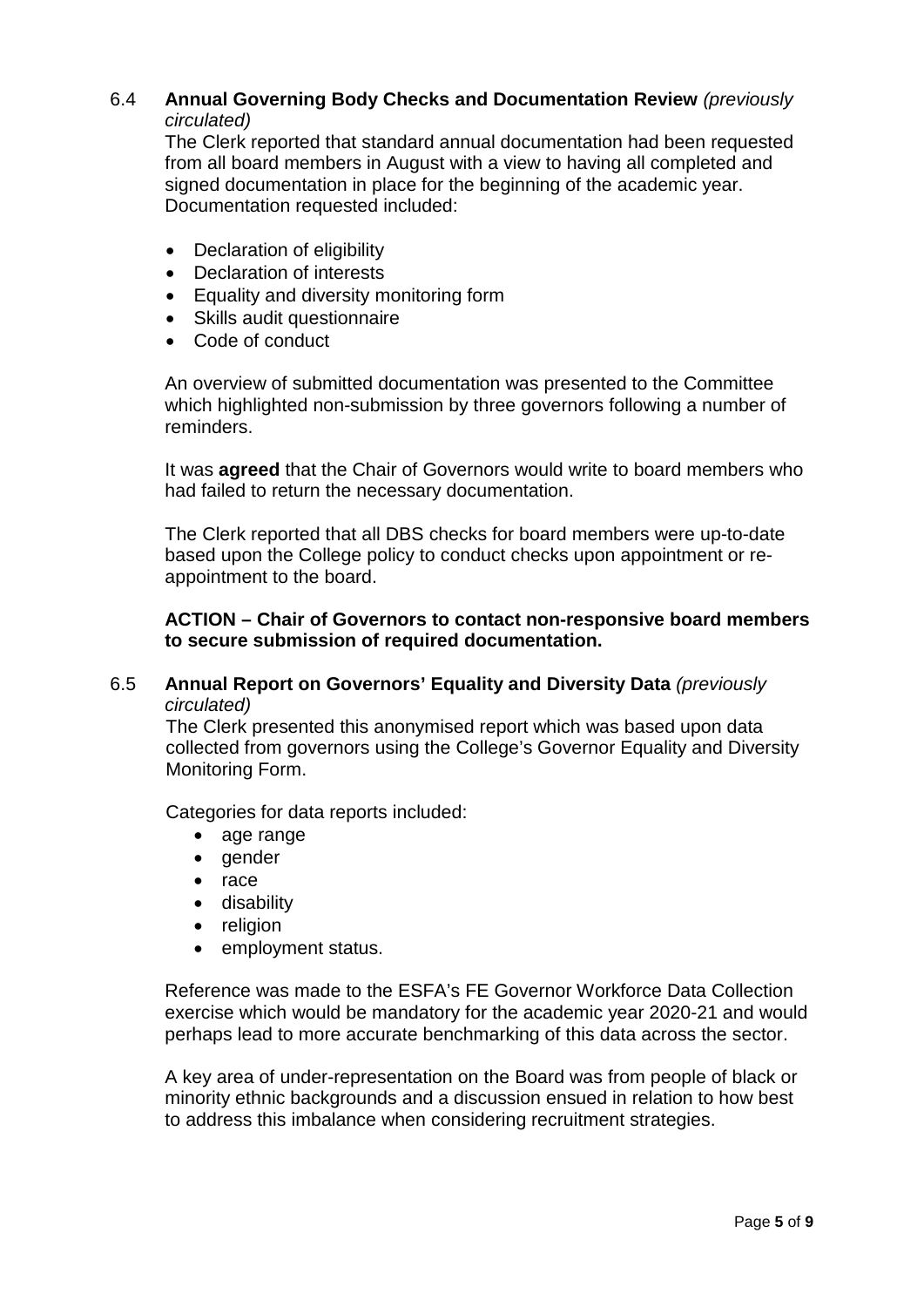The Chair of Governors advised that she would be willing to place an advertisement for a governor in *The Guardian* and/or *Schools Week* at no cost to the College.

The Committee:

- **noted** the Annual Report on Governors' Equality and Diversity data
- **agreed** to make explicit reference to welcoming female candidates and those from black or minority backgrounds when advertising governor vacancies
- **agreed** to place an advertisement for a Foundation Governor.

# **ACTION – Place advertisement for Foundation Governor.**

# 6.6 **Membership and succession planning** *(previously circulated)*

The Clerk referred to her report and highlighted the following points:

- The Board was currently carrying one Foundation Governor vacancy.
- Two more Foundation Governors had terms of office that were due to expire in this academic year. It was not currently known whether these two governors wished to be considered for re-appointment.
- Recruitment exercise was necessary in order to strengthen the Governing Body's Foundation Governor membership and fill vacancies.
- Governor recruitment policy was due to be revised in line with ETF Board Review recommendations.

Discussion ensued regarding the additional potential Foundation Governor vacancies and it was **agreed** that the Clerk would contact the governors in question to ascertain their intentions in time for consideration at the next FGB meeting.

# **ACTION – Clerk to contact Foundation Governors whose terms of office are due to expire.**

The Clerk referenced the current expected composition of the Governing Body as set out in the Governor Recruitment Policy and notified members that she had been reviewing FGB and Search minutes in order to track this back to approved amendments to the Instrument and Articles of Government. Minutes from March 2016 confirmed that approval had been received from the Trustees to the latest amendment (to reduce Student Governor numbers to one and increase Co-opted Governor numbers to three), however actual evidence of the Trustees' approval could not be located. It was **agreed** that the Clerk would investigate this matter further and share findings with the Chair of Search Committee.

# **ACTION – Clerk to liaise with Chair of Search Committee re. approval history to Instrument and Articles of Government.**

# **7. GOVERNANCE ACTION PLAN**

7.1 **Education and Training Foundation (ETF) Board Review Action Plan** *(previously circulated)*

The Clerk presented the ETF Board Review Report and Action Plan which had been considered by the Board at the FGB meeting on 12 October. The Board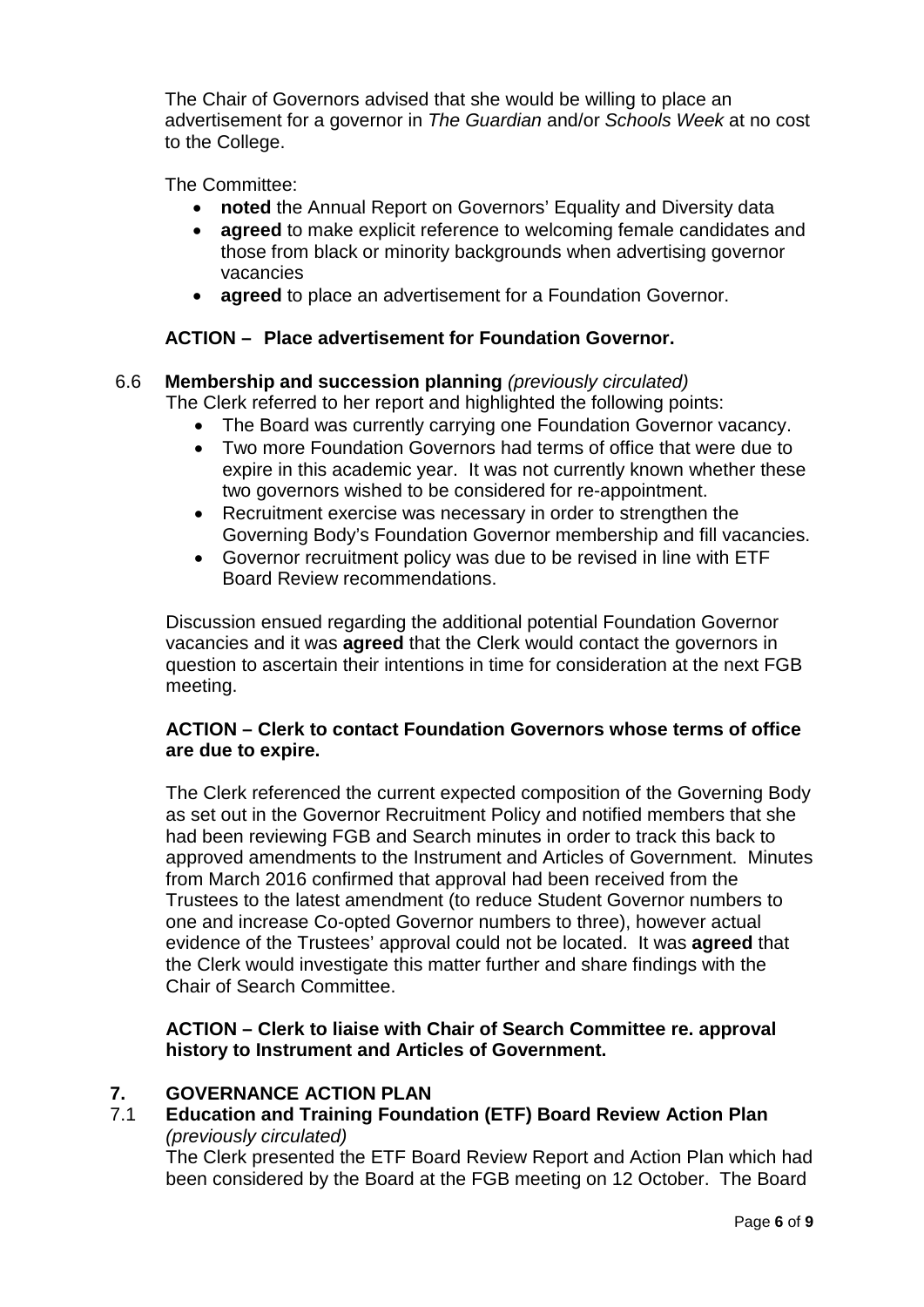had noted and accepted the report and action plan, progress against which would be monitored throughout the year.

The Clerk invited Committee Members to review progress reported in the Action Plan log she had produced which included Autumn Term 1 updates on each action point and also introduced a RAG rating system designed to highlight any areas that were not on track for completion in line with the suggested timeframe.

Committee members **noted** the progress recorded in the action log and thanked the Clerk for her work on this.

#### 7.2 **Governance SAR** *(previously circulated)*

The Principal presented his report on the draft Governance SAR which had also been presented to the Board at the FGB meeting on 12 October.

The following next steps were **agreed**:

- Clerk and Principal to populate draft Governance SAR with recommendations from the ETF Board Review Report and strengths and weaknesses arising from analysis of Committee KPIs
- add to agenda for discussion at the next Search Committee meeting on 15 November.

#### **ACTION – Clerk and Principal to update draft Governance SAR with ETF Board Review recommendations.**

*Helen Stevenson left the meeting at 4.25pm*

#### 7.3 **Governor Induction Policy** *(previously circulated)*

The Clerk presented a draft Governor Induction Policy for consideration and referred Committee Members to the relevant recommendation within the ETF Board Review Report. It was noted that whilst a governor induction process had already been in place, the intention was to enshrine this practice into written policy and build upon best practice. It was intended that the Induction Policy would form part of the Governor's Handbook once this had been drafted. In the meantime, though, Committee Members **recommended approval** to the Board of the draft Governor Induction Policy.

# **ACTION – Clerk to add to next FGB agenda.**

#### **8. COMMITTEE EFFECTIVENESS**

# 8.1 **Search Committee Cycle of Business** *(previously circulated)*

The Clerk presented this document to Committee Members for feedback and suggested that it would serve a number of purposes linked to transparent and accountable governance, such as:

- governor induction aid for new members of the board and Committee
- business continuity aid in the event that clerking services get disrupted in the future
- accessible means by which the business of the Committee can be reviewed, revised and made more efficient in response to internal and external needs.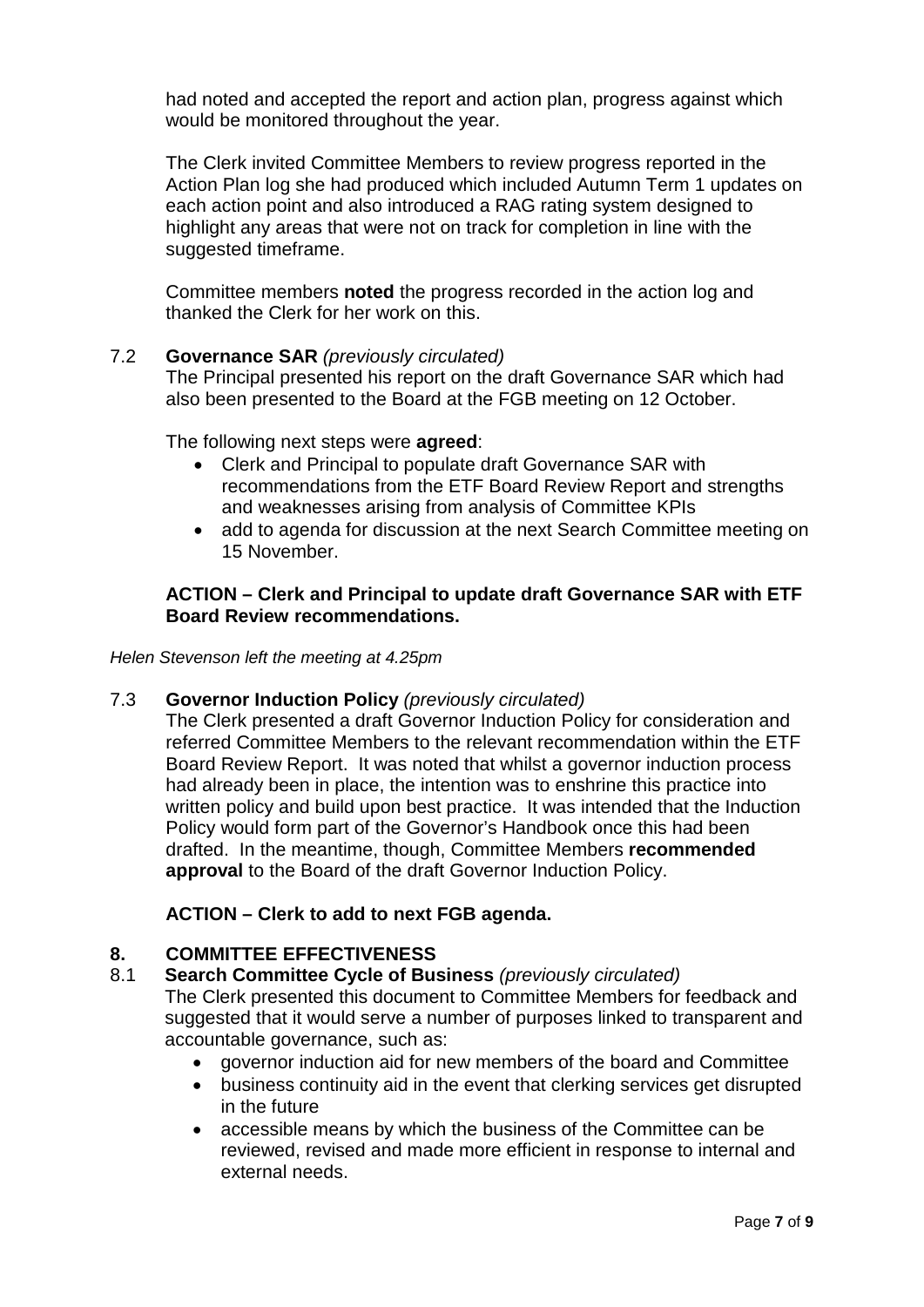The Committee **noted** the contents of the document and thanked the Clerk for its preparation.

# 8.2 **Search Committee Terms of Reference** *(previously circulated)*

The Clerk invited Committee Members to conduct an annual review of the current Terms of Reference to determine whether these remained fit for purpose. She indicated that amendment may be desirable to ensure that some of the new governance requirements within the ESFA Funding Agreement were embedded within Search Committee's terms of reference.

It was **agreed** that the Clerk would draft revised Terms of Reference for consideration at the next Search Committee meeting.

#### **ACTION – Clerk to draft revised Search Committee Terms of Reference.**

#### 8.3 **Review of Search Committee's Key Performance Indicators (KPIs) 2020- 21** *(enclosure)*

The Clerk advised governors that the Committee was required to review its own performance annually and presented an analysis of performance against agreed KPIs from the previous academic year.

It was noted that all KPIs had been met with the exception of:

- KPI 2: Skills audit analysis which was partially achieved as production of the analysis had been delayed due to the lack of a permanent clerk.
- KPI 7(b): Annual review of terms of reference which was being conducted across all Committees during Autumn Term meetings.
- KPI 7(c): Governing body self-assessment report which had not been conducted, however it was noted that governance had been subject to both an internal audit and an external review during the Summer Term.

Governors **noted** and **agreed** the analysis report on KPIs for 2020-21.

#### 8.4 **Approval of Search Committee's Key Performance Indicators (KPIs) for 2021-22** *(previously circulated)*

The Clerk recommended a number of changes to the KPIs for the current academic year. Discussion ensued regarding KPI 7(b) in relation to reviewing the performance of governors and it was noted that this may require revision once the process for board member annual appraisal with the Chair of Governors had been designed.

The Committee **approved** the key performance indicators for 2021-22 as presented by the Clerk.

#### 8.5 **Review of Search Committee Skills Analysis and Training Plan** *(previously circulated)*

The Clerk presented an anonymised analysis of the most recent skills audit responses for Search Committee members, collated in September 2021. Whilst no specific skills gaps had been identified, Committee Members were invited to reflect on the analysis and consider whether there were any training and development needs.